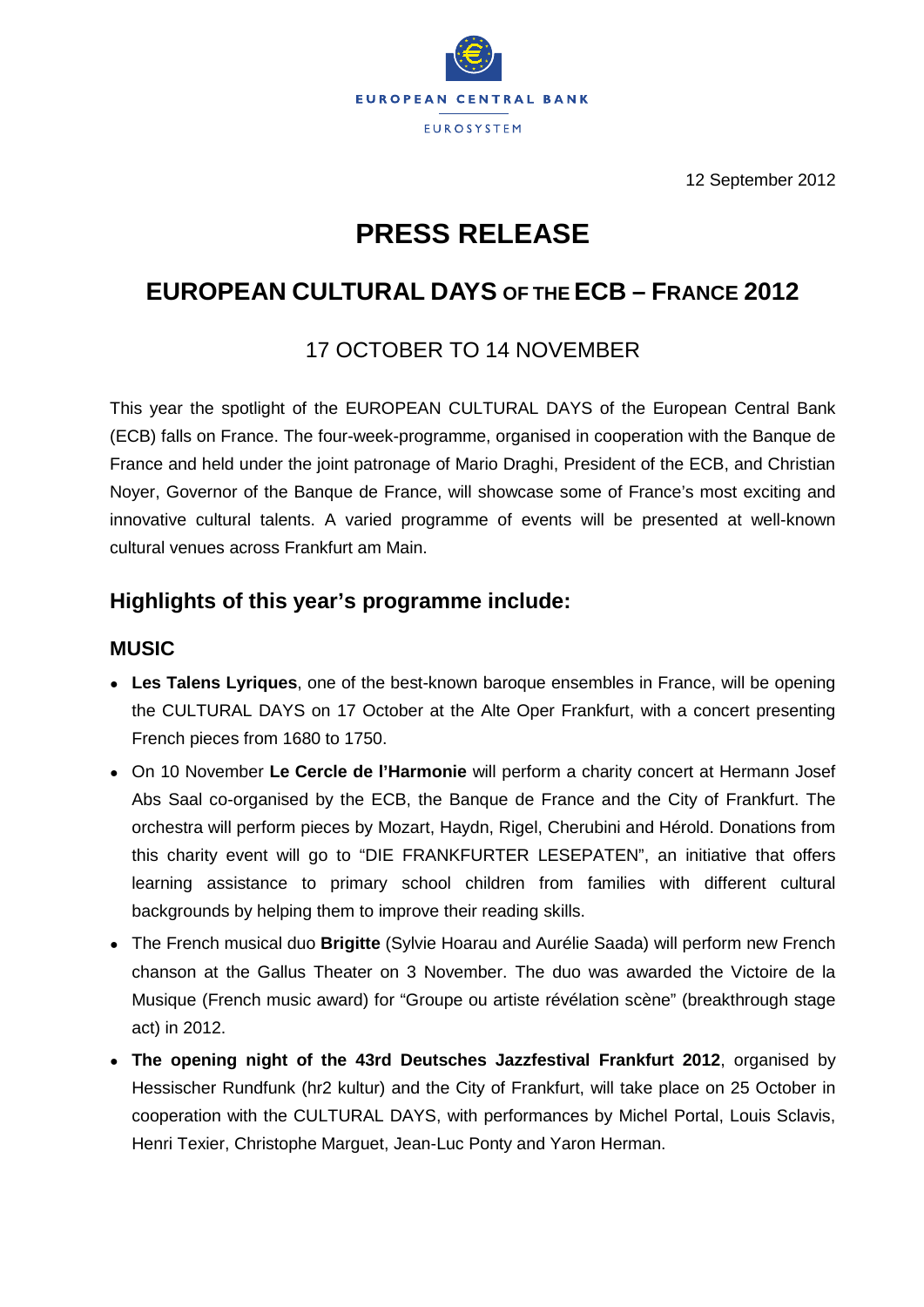#### **LITERATURE**

● "Love, lust and murder" will be the theme of the French literature events at the Literaturhaus Frankfurt. On 6 November **Bernard Minier** will present his thriller "Schwarzer Schmetterling" (original title "Glacé"). The authors **Philippe Djian** and **Virginie Despentes** will be holding a literary discussion at the Literaturhaus on 7 November.

#### **FILM**

● Two cycles of **French cinema weeks** will be presented at the Deutsches Filmmuseum. The first, starting on 20 October, will feature the well-known **Carole Bouquet**, who will be attending on 28 October. The second film cycle will start on 1 November. A series of films focusing on immigration to France will be screened, under the heading "People in motion". On 4 November film producer Hiner Saleem will attend the screening of his movie "Si tu meurs, je te tue" ("If you die, I'll kill you").

#### **EXHIBITIONS**

- From 6 October 2012 to 13 January 2013 the Deutsches Architekturmuseum will host an **exhibition** by **architects Druot, Lacaton & Vassal** entitled "*Transformation of a 1960s Residential Highrise*". This exhibition documents an innovative project that fosters sustainable development.
- The **design exhibition** *"C'est pas mon genre!",* which showcases the emerging trends in contemporary French design by exploring the complex and multifaceted relationship between women and design, will be held at the Museum für Angewandte Kunst, in cooperation with the Ecole Supérieure d'Art et Design de Saint-Etienne, from 20 October until 2 December.
- Latifa Echakhch will present an installation on the "Maininsel des Portikus" (Portikus Island) from 3 November until February 2013. In her artwork, she explores cultural differences in societies made more and more alike by the force of globalisation.

#### **NEW FRENCH CIRCUS**

• For the first time in the history of the CULTURAL DAYS, the grand closing event will feature a circus production. The French circus **Compagnie XY** will perform "Le Grand C" at the Gesellschaftshaus im Palmengarten on 14 November. Seventeen performers will create a 360 degree parallel universe of acrobatics, dance, music and human pyramids.

The ECB and the Banque de France look forward to this year's CULTURAL DAYS as an ongoing contribution to raising awareness of Europe's unique cultural wealth and diversity and fostering cultural exchanges among Europeans.

The complete programme for the CULTURAL DAYS of the ECB – France 2012 is available on the ECB's website at www.ecb.europa.eu/culturaldays. Further information about the events can be obtained by sending an e-mail to cultural-days@ecb.europa.eu or calling the Cultural Days hotline on +49 69 1344 5555 (Monday to Friday, 10 a.m. to 2 p.m.).